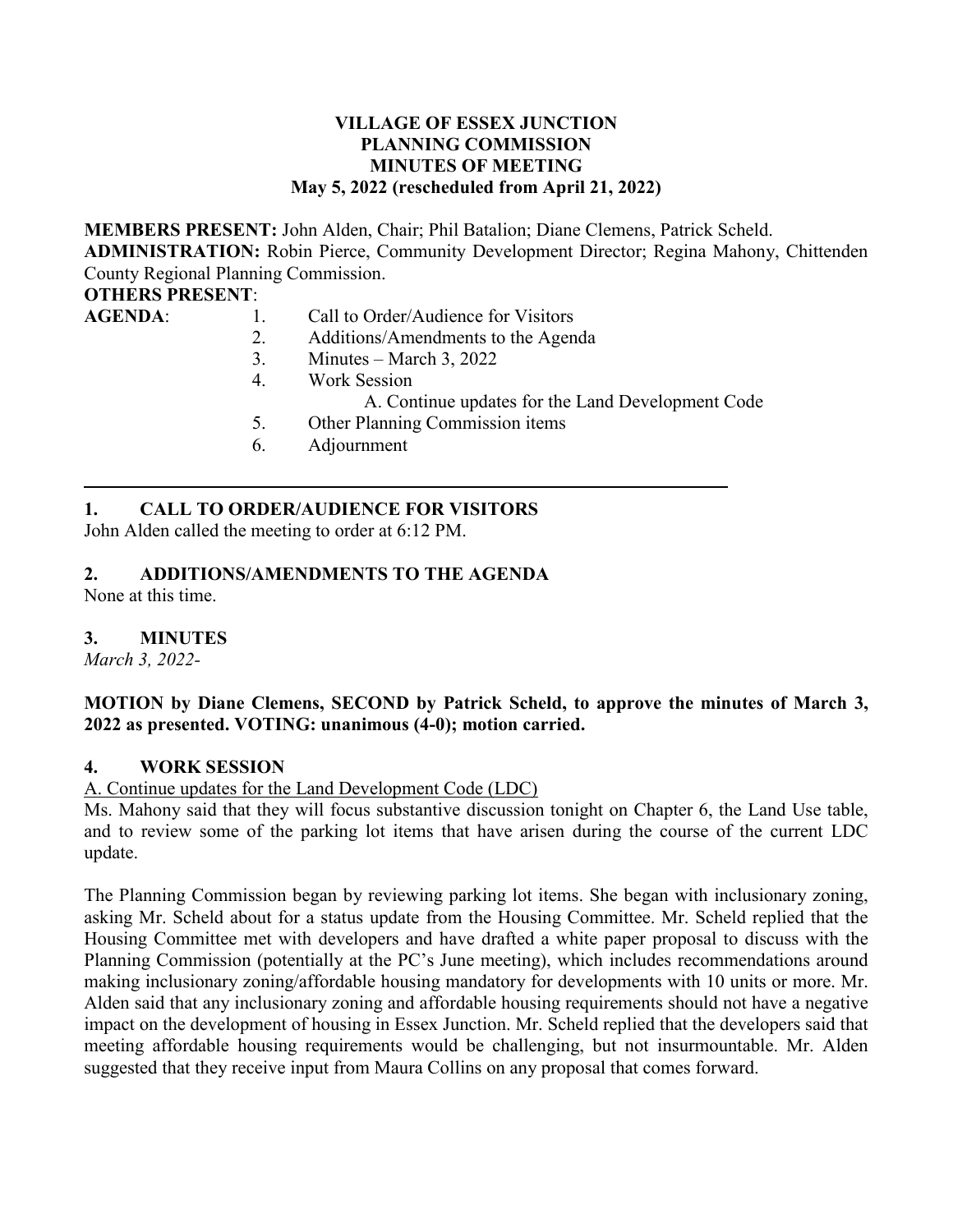Ms. Mahony then asked about Chapter 11's sewer regulations, noting that Jim Jutras had potential suggestions for sewer regulation changes which were tied to the results of an appeal of a permit (which is still unsettled). She said that they are still in a holding pattern on this potential item.

Ms. Mahony then noted 3 more aspirational items, including cleaning up floodplain regulation language, removing the concept of "family" in housing definitions and removing all gender-based language, and revising the sign standards for content neutrality. Mr. Alden added that regarding sign standards, they should also look at requirements for electric signs.

Ms. Mahony then began a discussion about adjusting language throughout the LDC to reflect the status change from Village of Essex Junction to City of Essex Junction. She also noted that Mr. Pierce had suggested changing the membership of the PC from 7 to 5 members and also including a Development Review Board (DRB). Mr. Alden asked about timing, noting that the LDC won't be finalized by July 1 (which is when the Village converts to a City). Ms. Mahony said that these changes should be made for this round of the LDC, to align with the revised charter. Ms. Mahony asked whether staff members' titles will change. Mr. Pierce replied that titles should not change at this point in time.

Ms. Mahony then led a review and discussion of proposed changes to Chapter 6 of the LDC. She said that there are a number of districts that require Planned Unit Development (PUD) review for multifamily projects of 5 units or more, and said that she would recommend only requiring a site plan or subdivision review for MF1 and MF2, since that 5-unit threshold seems low for requiring the complex PUD review process. She noted that they could still allow applicants to apply for a PUD if they want to. Mr. Alden agreed, saying that clearer language and less complexity would help potential applicants.

Ms. Mahony then reviewed Village Center District changes. These include introducing the concept of the Design Five Corners plan, removing redundant references to demolition, language that better defines the historic structures concept and exemptions, clarification language around height (maximum of 4 stories in the Village Center), and language around multi-modal transportation. She asked whether the multi-modal language should align with what is required in the PUD section, or whether they would like different requirements for the Village Center. The features in question include pedestrian access from the building, pocket parks, covered bus shelters, and shade trees. Mr. Alden suggested that they could require some of those elements, but they might not want all of them in all Village Center developments. Commissioners agreed that pedestrian access should be required, and that developments should include at least two of the listed amenities. They discussed adding other amenities to the list, including art features or other community assets/features. Ms. Clemens said that it would be good to add bus shelters or benches, which would be advantageous to walkability.

Ms. Mahony then reviewed the Highway Arterial District changes. She specifically noted language related to requirements for commercial PUDs. She recommended removing that language, since requirements are already covered elsewhere.

Ms. Mahony spoke about substantive content additions to the Design Review Overlay District section. She said that the section includes information on the design overlay, infill, redevelopment, carrying out the concepts of Design Five Corners, and establishing a pedestrian-friendly atmosphere. She asked whether the design review process should be applicable to demolitions. Mr. Batalion pointed out that they would like to implement the Design Review Overlay District so that they can have a say in how the